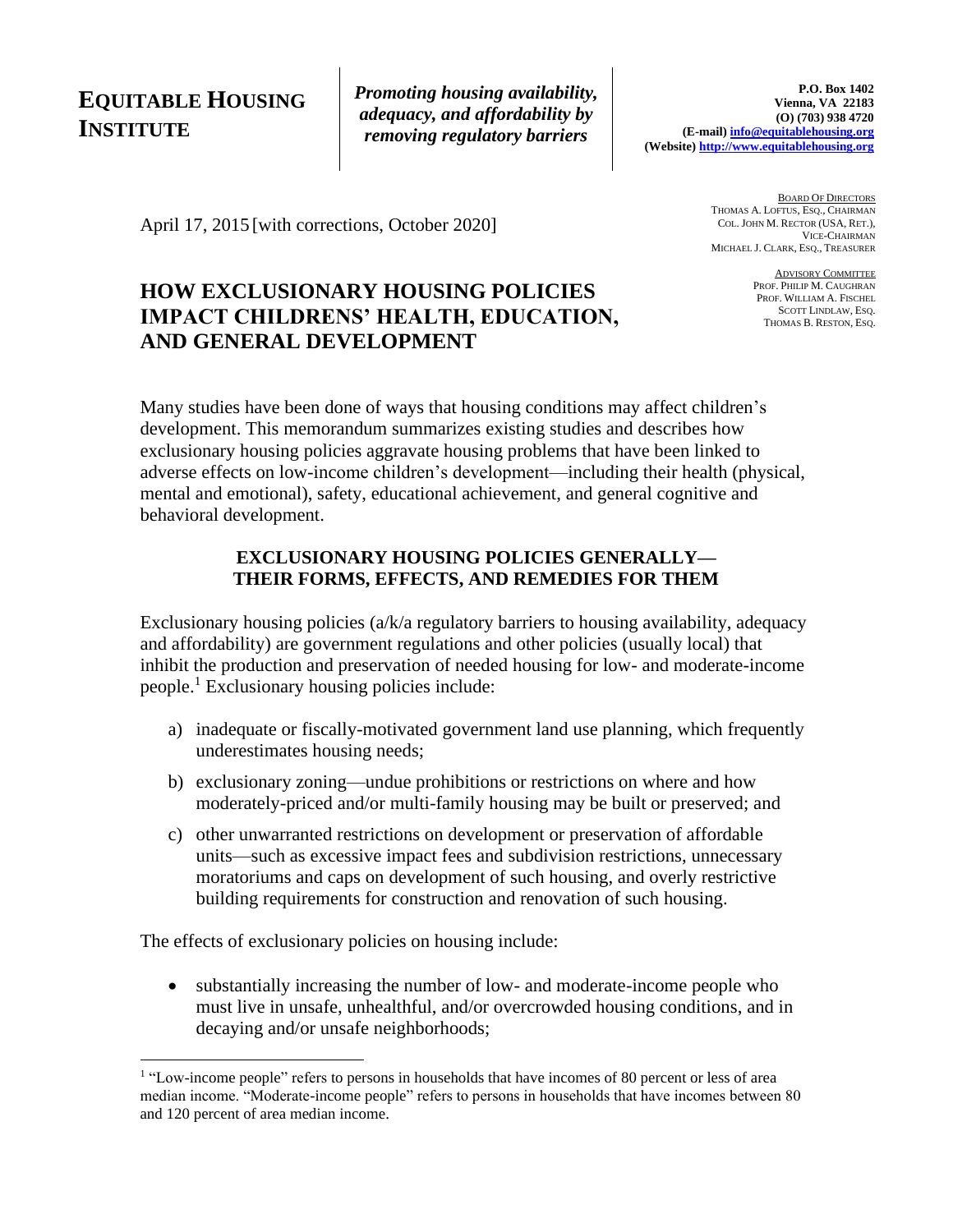- isolating many such people, and their neighborhoods, from most economic opportunities, and from high-performing schools and health facilities; and
- raising housing prices (by 20 to 50 percent in many major metropolitan areas), making them unaffordable to low- and moderate-income people—thus causing economic instability in families with children, and many involuntary, disruptive moves (usually to poorer neighborhoods).

All those housing problems have been linked to adverse effects on important aspects of child development—as discussed below.

#### **Remedies**

There is mounting legal authority that exclusionary housing policies are unlawful. The highest courts of at least seven states have declared exclusionary zoning illegal.<sup>2</sup> One landmark judicial decision (*Mount Laurel II*) holds that all exclusionary housing policies are illegal, for the same reasons.<sup>3</sup> Also, numerous states have enacted legislation explicitly designed to counteract the effects of exclusionary zoning and other exclusionary housing policies. 4

Despite some successes, the judicial decisions and limited statutory measures to date have not resulted in eliminating exclusionary housing policies. However, EHI believes that those policies can be defeated through education of public officials and concerned citizens as to their illegality and adverse consequences, and through stronger, more widespread statutory remedies.

EHI has made substantial progress on those subjects since being organized in 2008. For example, EHI helped educate public officials in its home area (Fairfax County, Virginia) about the actual consequences of the inadequate planning for housing supply near numerous future commuter rail stations. EHI also explained the illegality of exclusionary zoning (which generally flows from such inadequate planning). As a result, the amount of housing planned for those station areas more than doubled after EHI became involved in 2011, over a year into the planning process.

In all, more than 15,000 housing units were added to the plans, including between 1,900 and 2,778 additional units affordable to low- and moderate-income people (depending on the ultimate height of residential buildings). Those affordable units (required under the County's inclusionary zoning provisions) amounted to more than one affordable unit per

<sup>2</sup> The highest courts of Virginia, Pennsylvania, New Jersey, California, New York, Connecticut, and New Hampshire have so held. Our organization's ("EHI's") website provides details, under "Exclusionary housing policies," posted at: [http://www.equitablehousing.org/exclusionary-housing-policies.html.](http://www.equitablehousing.org/exclusionary-housing-policies.html)

<sup>3</sup> *Southern Burlington Co. NAACP v. Mount Laurel*, 92 N.J. 158, 456 A.2d 390, 441-42 (1983) ("*Mount Laurel II*") (municipalities "at the very least, must remove all municipally created barriers to the construction of their fair share of lower income housing," such as "subdivision restrictions and exactions that are not necessary to protect health and safety.")

<sup>4</sup> Massachusetts, Oregon, California, New Jersey, Connecticut, Rhode Island, and Illinois have such statutes. EHI's website provides specifics, in summarizing its law clerks' reports in 2010 and 2011, posted at: [http://www.equitablehousing.org/news/117-law-clerks.html.](http://www.equitablehousing.org/news/117-law-clerks.html)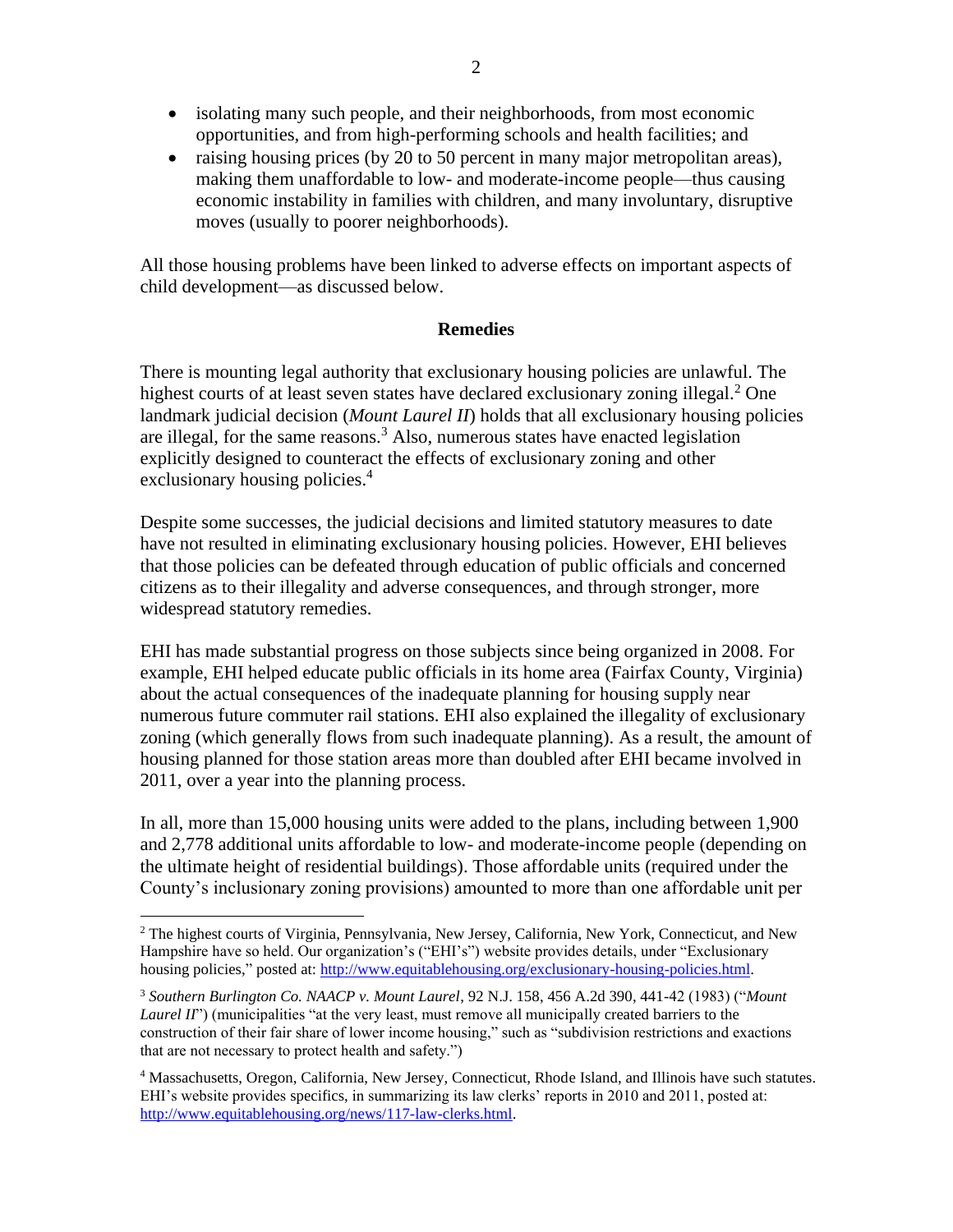day during EHI's first five years (2008-2013). In the three Reston station areas, enough housing units were planned to offset completely the number of new, future workers that are anticipated as a result of the massive commercial redevelopment there.

EHI also has prepared extensive draft reports on existing federal and state statutory attempts to rein in on exclusionary housing policies. It is laying the groundwork for the creation of truly effective statutes to prohibit those policies.

## **FINDINGS REGARDING EFFECTS OF HOUSING PROBLEMS ON CHILD DEVELOPMENT; ROLE OF EXCLUSIONARY HOUSING POLICIES**

The existing studies of how various dimensions of housing may affect aspects of child development were discussed in a 2014 report by the U.S. Department of Housing and Urban Development (HUD). (HUD PD&R, *Evidence Matters: Housing's and Neighborhoods' Role in Shaping Children's Future* (Fall 2014) ("*HUD 2014*"), posted at: [http://www.huduser.org/portal/periodicals/em/EM\\_Newsletter\\_fall\\_2014.pdf\)](http://www.huduser.org/portal/periodicals/em/EM_Newsletter_fall_2014.pdf)

Although methodological challenges in many of the studies limit their ability to definitively inform policy decisions (*HUD 2014,* 1), overall the studies strongly support the importance of achieving a basic, long-standing goal of federal housing policy. That goal, first stated as such in the Housing Act of 1949, is "a decent home and suitable living environment for every American family." (42 U.S.C. § 1441, 63 Stat. 413)

Here, we will quote or paraphrase portions of the *HUD 2014* report and add EHI's analysis of how exclusionary housing policies contribute to the problems discussed there. We will not mention all the studies discussed in *HUD 2014* or all the findings of the studies we mention. We will focus on what appear to be the most specific, concrete findings discussed in *HUD 2014* that tend to show a link—or the absence of a link between particular housing problems and children's development.

## **A. Unsafe/unhealthful housing conditions**

Housing is deemed inadequate if it has severe or moderate physical problems that present health or safety hazards. Examples are plumbing and heating deficiencies; rodent and cockroach infestations; lead-based paint; mold and moisture problems; and structural issues such as cracks and holes in walls and ceilings, water leaks, broken windows, and crumbling foundations. As of 2011:

- Households with children and less than \$40,000 in annual income were more than twice as likely (13.4%) to live in inadequate housing, compared with such families with annual incomes between \$40,000-\$80,000 (5.6%);
- Black households with children were almost three times more likely to live in inadequate housing (7.1%) than White households (2.6%); and
- Latinx households were almost twice as likely to live in inadequate housing (5.0%), compared to White households.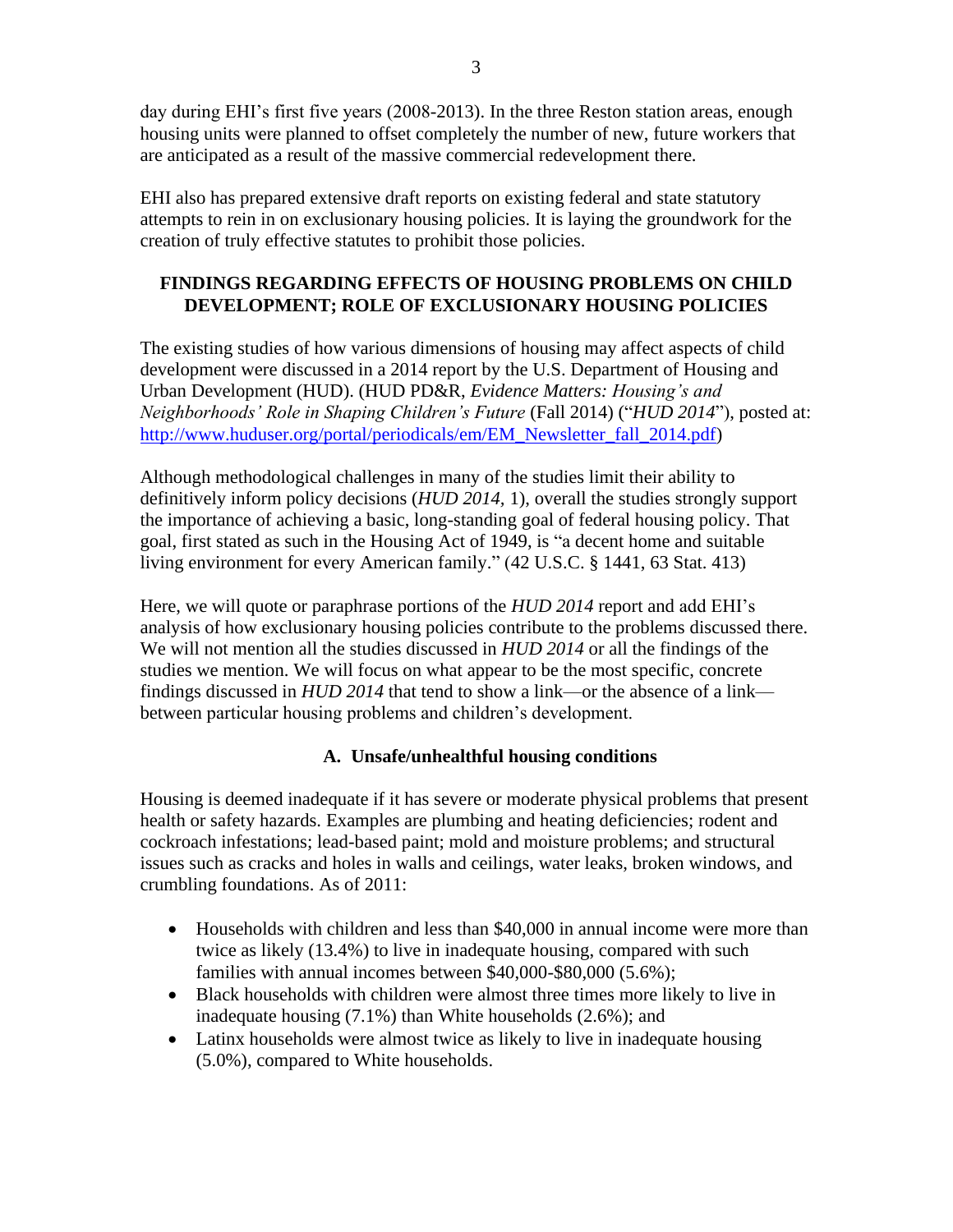4

(*HUD 2014* at 3-4 and Figure 1, summarizing U.S. Census Bureau, 2011 American Housing Survey data) Children living in inadequate housing are at increased risk of behavioral and developmental problems in addition to infectious disease, chronic disease, and injury. (*HUD 2014,* 4)

## **i. Effects on physical health**

Among the most widespread problems associated with inadequate housing are lead poisoning of young children, due to ingesting lead-based paint, and respiratory illnesses.

• *Lead-based paint:* Highly toxic, especially to young children, lead-based paint causes damage to the brain, kidneys, nerves, and blood and impairing cognitive and socio-emotional development. ("About Lead-Based Paint," HUD website (portal.hud.gov/hudportal/HUD?src=/program\_offices/healthy\_homes/healthyho mes/lead), accessed April 15, 2015) Early childhood exposure to lead has been linked to IQ deficits in children as young as three, visual-motor integration problems, poor school performance and lower levels of proficiency in reading and math, attention and behavioral problems, juvenile delinquency, and an increased likelihood of dropping out of high school. (Evans 2006)

Despite great progress since such paint was banned in residential structures about 35 years ago, more than one million low-income children under age 6 live in homes with lead-based paint hazards today. Overall, about 29 percent of lowincome households have lead-based paint hazards in their homes, compared to 18 percent of households with higher incomes—(HUD 2011, "American Healthy Homes Survey: Lead and Arsenic Findings," 4)

• *Respiratory illnesses:* Diseases such as asthma have been linked to poor housing conditions, such as inadequate heating and ventilation, pest infestation, and moisture problems. Of the 7 million U.S. children with asthma, poor minority children are disproportionately afflicted. While "the nation's overall asthma rate is 9.4 percent, the prevalence among black children is 16 percent and 12.2 percent for children in poverty." (Ashley 2012) Asthma is a leading cause of childhood disability and illness as well as higher rates of school absenteeism. (Federal Healthy Homes Work Group 2013; Evans 2006, 434)

### **ii. Effects on emotional, behavioral, and general development**

• *Emotional and behavioral problems:* A recent, comprehensive analysis of the impact of different housing conditions on child development found that children living in homes with leaking roofs, broken windows, rodents, non-functioning heaters or stoves, peeling paint, exposed wiring, or unsafe or unclean environments were more likely to have emotional and behavioral problems, and in greater quantity, than children in better-quality homes. (Coley *et al*. 2013) And if those housing problems worsened during the period of the study, the emotional and behavioral difficulties also increased (although no causality was established). (*Id.*)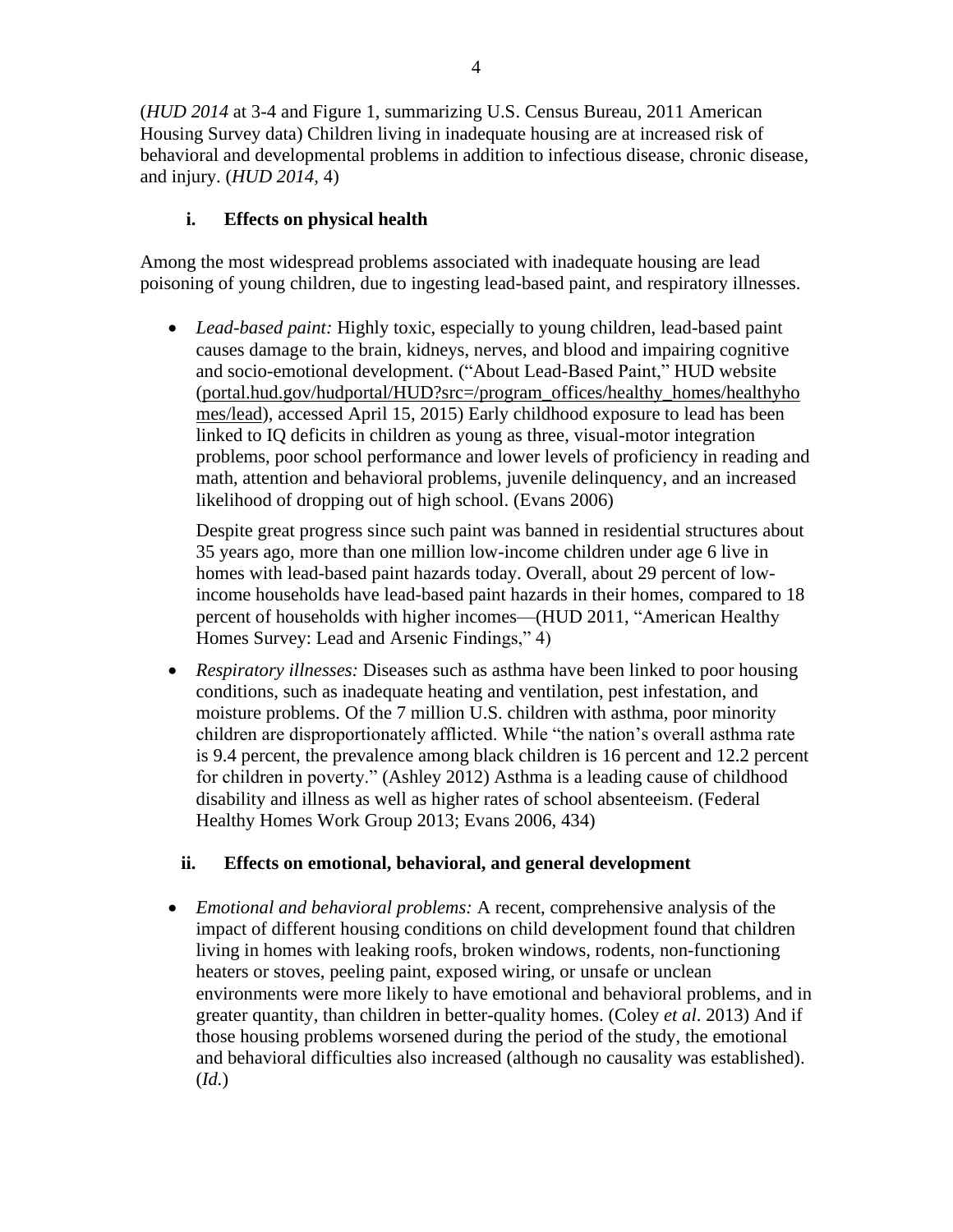• *General functioning:* Although the Coley study found that reading and math skills were not strongly linked to housing quality, family processes were adversely affected by low-quality housing. Prof. Coley explained that housing quality is associated with children's functioning, in part, through its association with the mother's functioning. "Mothers in poor housing show higher levels of emotional and psychological distress and parenting stress that in turn are partly responsible for the association between housing quality and child outcomes."

(*HUD 2014*, 3-5, including interview with Prof. Rebekah Levine Coley, 3 July 2014).

#### **iii. Role of exclusionary housing policies**

Many low-income families with children effectively are forced to live in housing with severe or moderate physical problems, due to exclusionary housing policies, in metropolitan areas across America. Exclusionary policies prevent sufficient amounts of new housing being built in many areas—especially in and near high-opportunity communities.

By limiting the land available for and density of new development, as well as imposing impact fees and subdivision requirements that raise production costs, state and local governments make it difficult to build affordable housing.

(Harvard *SONH 2007,* 28) Also, by pushing housing prices up, those policies prevent many low-income families with children from accessing adequate housing units reasonably near jobs. Leading housing economists find that housing prices have risen unreasonably above the fundamental costs of housing production in a large and growing number of major metropolitan areas over the past 40 years. (Those fundamental costs are construction costs and the intrinsic value of the land to purchasers.)

Rigorous studies show that exclusionary housing policies raise prices by 20 to 50 percent in many major metropolitan areas. (Glaeser, *et al.,* 2003 & 2005) The "evidence points toward a man-made scarcity of housing in the sense that the housing supply has been constrained by government regulation as opposed to fundamental geographic limitations." (Glaeser *et al.* 2005, 8-9)

The disconnect between prices and fundamental production costs in many major metropolitan areas on the East and West Coasts (such as New York City, Boston, Los Angeles and San Francisco) has become extreme. However, the data also indicates that regulatory constraints on basic, single-family housing have caused excessive price increases in many major interior markets. Examples are Albuquerque, NM, Austin, TX, Charlotte, NC, Denver, CO, Nashville, TN, Raleigh, NC, and Salt Lake City, UT. (Glaeser, *et al.,* 2003 & 2005)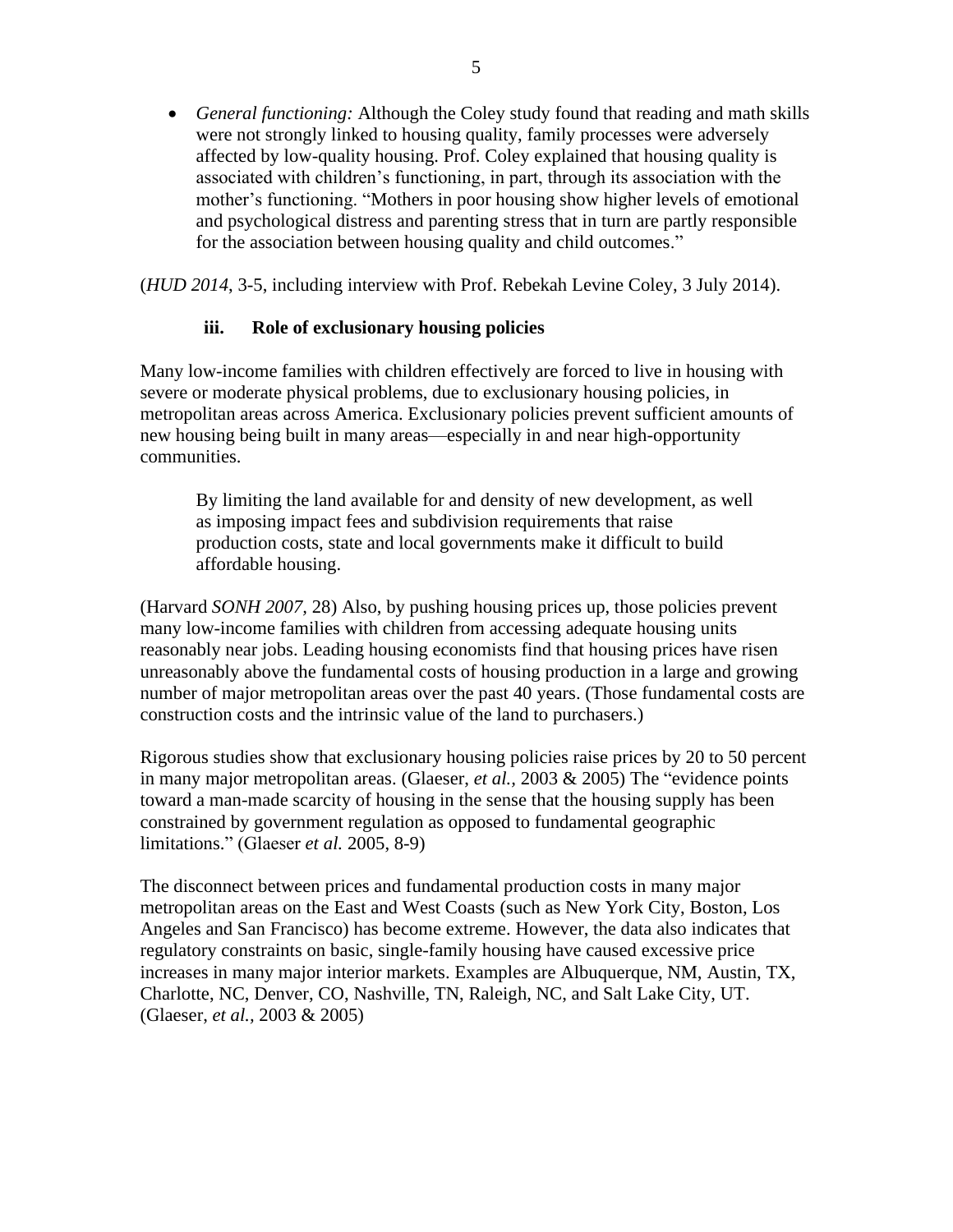#### **B. Overcrowding**

Definitions of overcrowding vary, but "more than one person per room" is commonly used. (*HUD 2014,* 7) Although overcrowded conditions for children have declined since 1975, an estimated 10.8 percent of U.S. children lived in overcrowded homes in 2005. The rates were higher for poor (21.2%) and near-poor (17.9%) children. (*Id.*)

By 2012, the percentage of children living in overcrowded conditions was estimated to be 14 percent—suggesting that this problem may have worsened since 2005. (Holupka and Newman 2011 (overcrowding defined as average of more than two persons per room); Annie E. Casey Foundation. 2014 (overcrowding defined as average of more than one person per room))

Child development studies have noted the heightened stress, noise levels, and lack of privacy that overcrowding can create—and related psychological distress, detached parenting, family turmoil, poor school adjustment, and reduced social and cognitive competency. (Evans 2006) Some studies have linked crowded housing to physical health, including the transmission of infectious disease, and to higher rates of mental health issues. (Leventhal and Newman 2010; Evans 2006)

Two studies—one national and one of Los Angeles—found that living in crowded conditions appeared to negatively affect math and reading achievement, which have implications for the adult socioeconomic status of children. (Solari and Mare 2012) A large study of 15-year-olds in France found that the probability of one being held back a grade in primary or junior high rose significantly as the number of persons per room in the home increased, regardless of family size or socioeconomic status. (Goux and Maurin 2005) (*see HUD 2014,* 7)

Exclusionary housing policies aggravate overcrowding problems by restricting the housing supply and pushing housing prices up to the point where some families cannot afford housing units of their own.

### **C. Lack of affordability**

Lack of housing affordability long has been a leading cause of homelessness and poverty in America. (*E.g.,* U.S. Conference of Mayors, *Hunger and Homelessness Surveys, December 2004-2014,* available at [http://usmayors.org/publications/\)](http://usmayors.org/publications/) In 2012, almost 20 million American households were paying more than 50 percent of their income on housing costs—a 41 percent increase over ten years earlier. (Harvard Univ. JCHS, *State of the Nation's Housing ("SONH") 2014,* 28 Fig. 29) Almost all of those households were low-income.

About 65 percent of children in low-income families live in households that are "housing cost burdened." (Annie E. Casey Foundation. 2014) ("Housing cost burdened" means that housing costs exceed 30 percent of the low- or moderate-income household's income; "severely cost burdened." means that housing costs exceed 50 percent of that household's income.)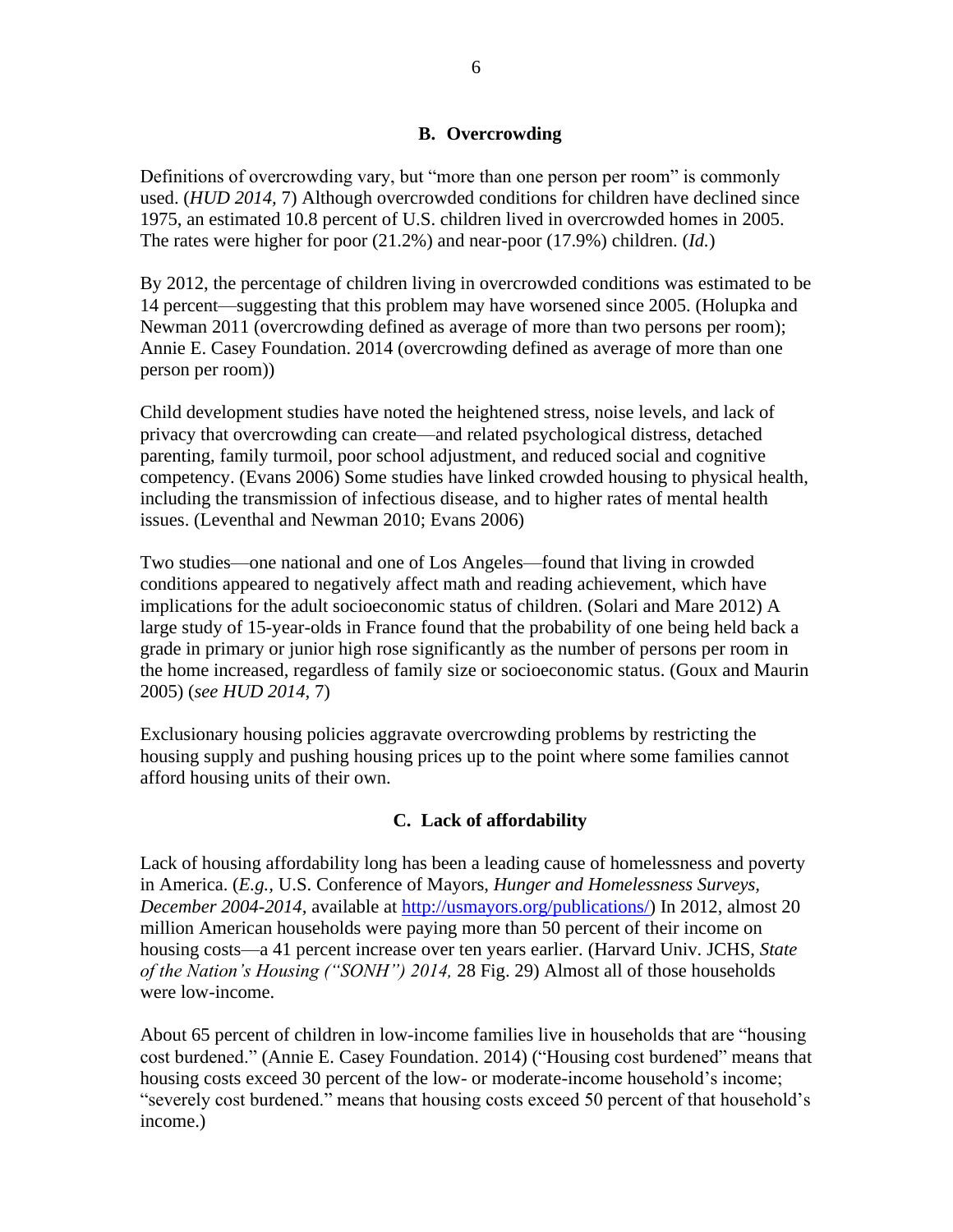In 2012, severely cost-burdened households in the bottom expenditure quartile (a proxy for income) spent on average 39 percent less on food and 65 percent less on healthcare compared with otherwise similar households living in affordable housing. The extent of these cutbacks is similar across a broad range of household types, although families with children spent significantly less on healthcare. Households that are severely cost burdened and living in rural areas also make particularly steep cuts in both nutrition and healthcare expenditures.

(Harvard *SONH 2014,* 31) Transportation costs are increasingly being considered another "cost of place." Between 2006 and 2010, those costs amounted to an average of 27 percent of household income, for households earning 50-100 percent of median income in the nation's 25 largest metropolitan areas. The combination of housing and transportation costs for those people averaged 59 percent of household income. (Hickey *et al.* 2012, 1, 9; *see HUD 2014*,  $7)^5$ 

#### **i. Effects on cognitive development and general well-being**

The limited number of studies that have focused on the effects of housing affordability on children generally support the hypothesis that affordability has a positive influence on their cognitive development and well-being.

- One exploratory study in 2005 found that affordable housing favorably affects older children, raising the question of whether the effect might be cumulative. (Harkness and Newman 2005)
- Research published in 2009 indicates that children in higher-priced housing experienced no differential impact in behavior, health, or school performance compared with those in lower-priced markets, and parents in higher-priced housing did not experience more stress. (Harkness *et al.,* 2009)
- However, a study published in 2014 indicated that although housing affordability did not seem to affect children's behavior or health, a significant relationship existed between housing affordability and cognitive performance. Better cognitive achievement of the children studied occurred when housing costs were near the 30 percent affordability threshold. Cognitive achievement was lower at both low and high levels of housing cost burden. (Newman and Holupka 2014-1)
- Still more recently, the same authors extended their investigation to child enrichment spending. Again, they found that spending by low- and moderateincome households on child enrichment increased by an average of \$170 as housing costs increased from 10 to 30 percent of household income. However, as housing costs continued to rise from 30 to 60 percent of household income, child

 $<sup>5</sup>$  For purposes of the Hickey study:</sup>

Transportation costs encompass all the trips that households make as part of their daily routine, including commuting, errands, and other travel. For car owners this includes the full costs of auto ownership, such as car payments, insurance, maintenance, and gas. For transit riders it includes the price of transit.

<sup>(</sup>Hickey *et al.* 2012, 3)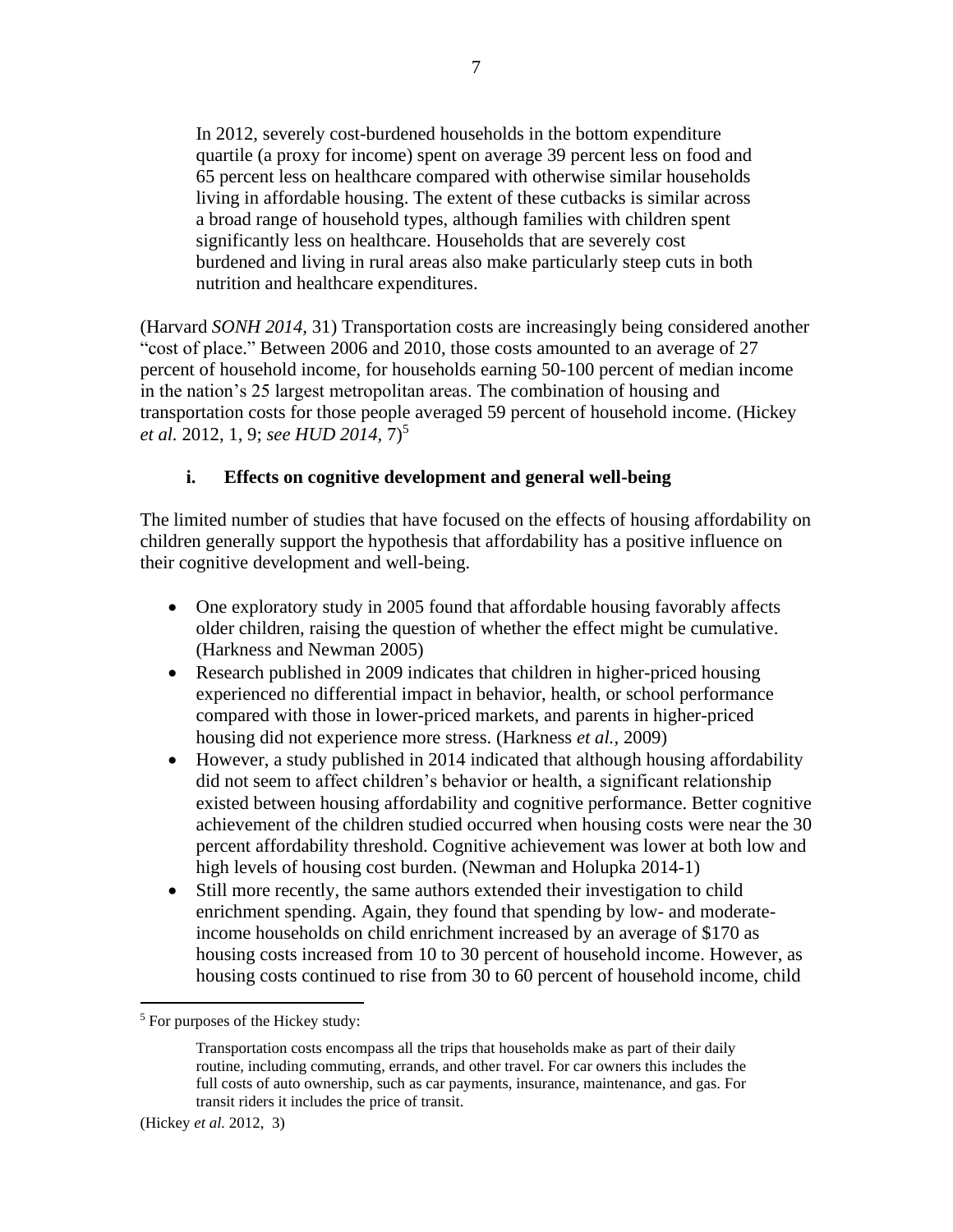enrichment expenditures decreased by an average of \$98. The authors hypothesize that child-related expenditures, particularly for enrichment, may be one way in which housing affordability influences children's cognitive development and well-being. (Newman and Holupka 2014-2)

(*HUD 2014,* 8)

### **ii. Effects of involuntary moves due to excessive housing costs**

Studies find that poor and near-poor households with children move more often than other households with children, and their reasons for relocating were frequently associated with housing cost burdens and changes in income. Some studies have found that:

with multiple moves children face a higher likelihood of having to repeat a grade, being suspended or expelled, and performing academically near the bottom of the class. For frequent movers, each move can intensify the odds of having problems in school; children and adolescents in families with a higher than average number of moves experience more emotional and behavioral problems than do those who move less often.

(*HUD 2014,* 10) On initial receipt of a subsidy, households were more likely to move to better housing or to a public housing unit — than families without a subsidy. But households that lose a housing subsidy are 10 times more likely to change neighborhoods than those without subsidies. (Cohen and Wardrip 2011)

- In general, moving is associated negatively with school performance, heightened stress levels, and socio-emotional functioning for children and their parents. (Leventhal and Newman 2010; Coley et al. 2013) (Kessler, *et al.* 2014) Certain studies indicate that although children have some resilience and are seemingly able to recover from a single move and close any resultant achievement gaps, the effects of frequent relocating appear to be cumulative and increasingly difficult to surmount. (Cohen and Wardrip 2011; Coley et al. 2013)
- Studies of participants in HUD's Moving to Opportunity (MTO) demonstration program found that adults and girls who moved out of high-poverty neighborhoods experienced less depression and fewer conduct disorders 10 to 15 years after moving to low-poverty neighborhoods. By contrast, boys who moved under MTO experienced higher rates of posttraumatic stress disorder, depression, and conduct disorders. (Kessler, *et al.* 2014; *see HUD 2014,* 10)

## iii. **Effects on school performance**

RAND Corporation scholar Heather Schwartz found a strong connection between lower mobility, school quality, and the academic performance of low-income children in Montgomery County, Maryland. (Schwartz 2010)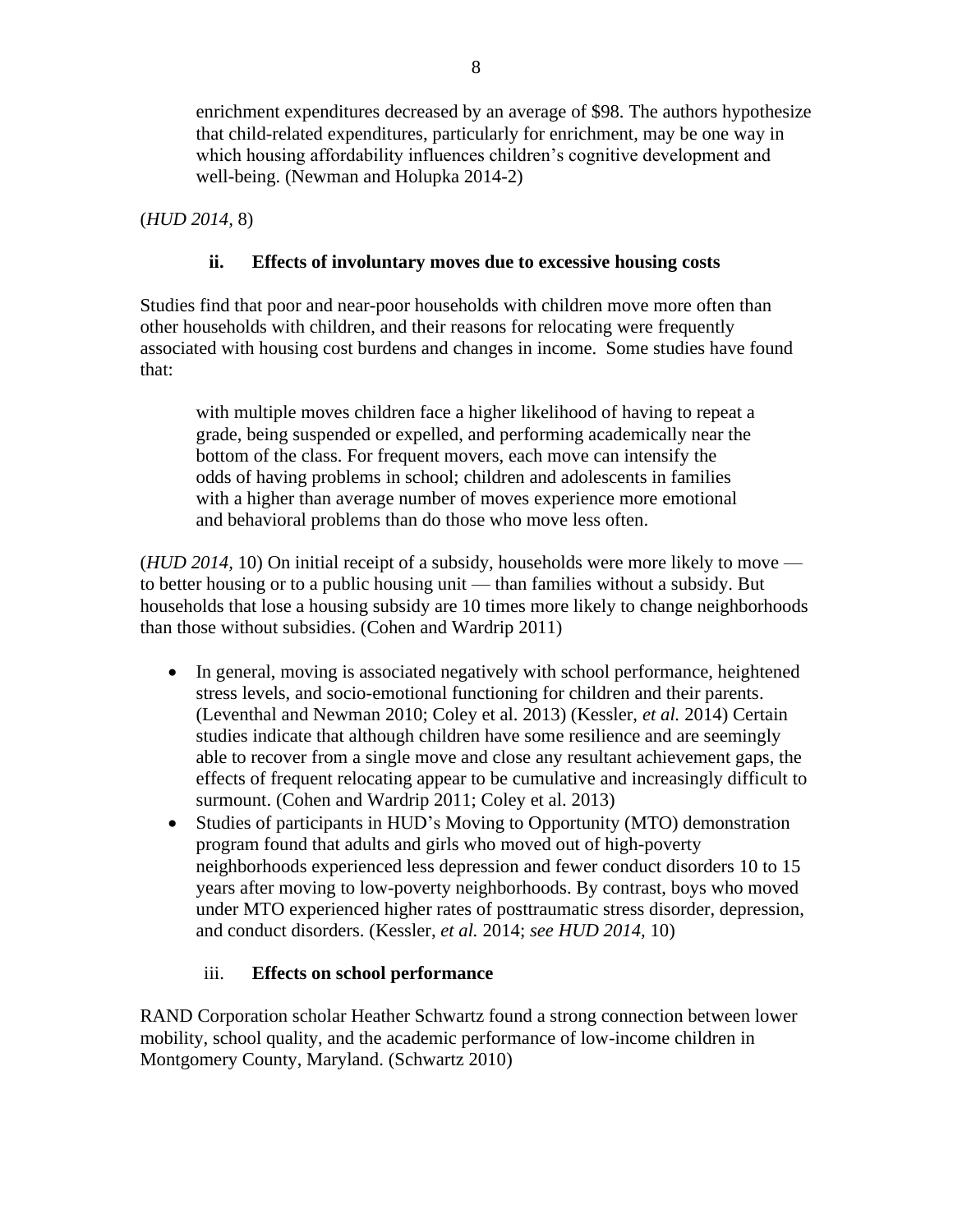Families in Schwartz's sample had been living in public housing in lowpoverty neighborhoods for an average of eight years and attending academically high-ranking schools. This residential stability, concluded Schwartz, allowed the children to garner the longer-term benefit of attending low-poverty schools that led to improved academic outcomes. The longer that public housing children attended the better schools, the more the initial math and reading achievement gaps between them and their non-poor peers narrowed. In weighing the relative benefits of these findings, Schwartz posits a ripple effect that starts with housing.

(*HUD 2014,* 11) By contrast, even though children in the MTO low-poverty voucher group relocated to neighborhoods with schools that were a little better than those of the control group, the schools were not *sufficiently* better. Average test scores in these schools were still in the lowest quarter of state rankings; the marginal improvements were not enough to make a difference in children's academic achievement. (*Id.*)

The children that Schwartz studied benefited from living in low-poverty neighborhoods, but less so than from attending low-poverty schools, which had twice as large an effect on low-income children's academic performance. This outcome, Schwartz stresses, is specific to a locality with a low prevailing rate of neighborhood poverty. Still, "in general, though the research isn't firm, poverty in schools has more influence on academic performance than neighborhood poverty."

(*Id.*, quoting interview with Heather Schwartz, 2 July 2014)

#### **iv. Role of exclusionary housing policies**

"State and local regulations are among the principal culprits behind the nation's persistent affordability problems." (Harvard *SONH 2007,* 28) As discussed above, exclusionary housing policies create affordability issues by: (1) restricting housing growth—especially in the multi-family housing sector and near high-opportunity areas; and (2) imposing unnecessary impact fees, gentrified subdivision and building code requirements, and other cost factors that often raise housing prices a great deal.

The hyperinflation that exclusionary housing policies promote has led at times to housing market collapse and massive foreclosure problems for low- and moderateincome families. Those problems were a notable feature of the severe, prolonged economic downturn beginning in 2007. Also, in gentrifying communities, local government tax policies that fail to protect long-term, low-income families with children from rapidly rising real estate taxes have exclusionary effects, forcing some to move to poorer neighborhoods.

#### **D. Strain on government housing assistance**

Various studies suggest that low-income children living in subsidized households experience certain benefits compared to children in similar families on a waiting list for housing assistance. Those benefits include a greater likelihood of being adequately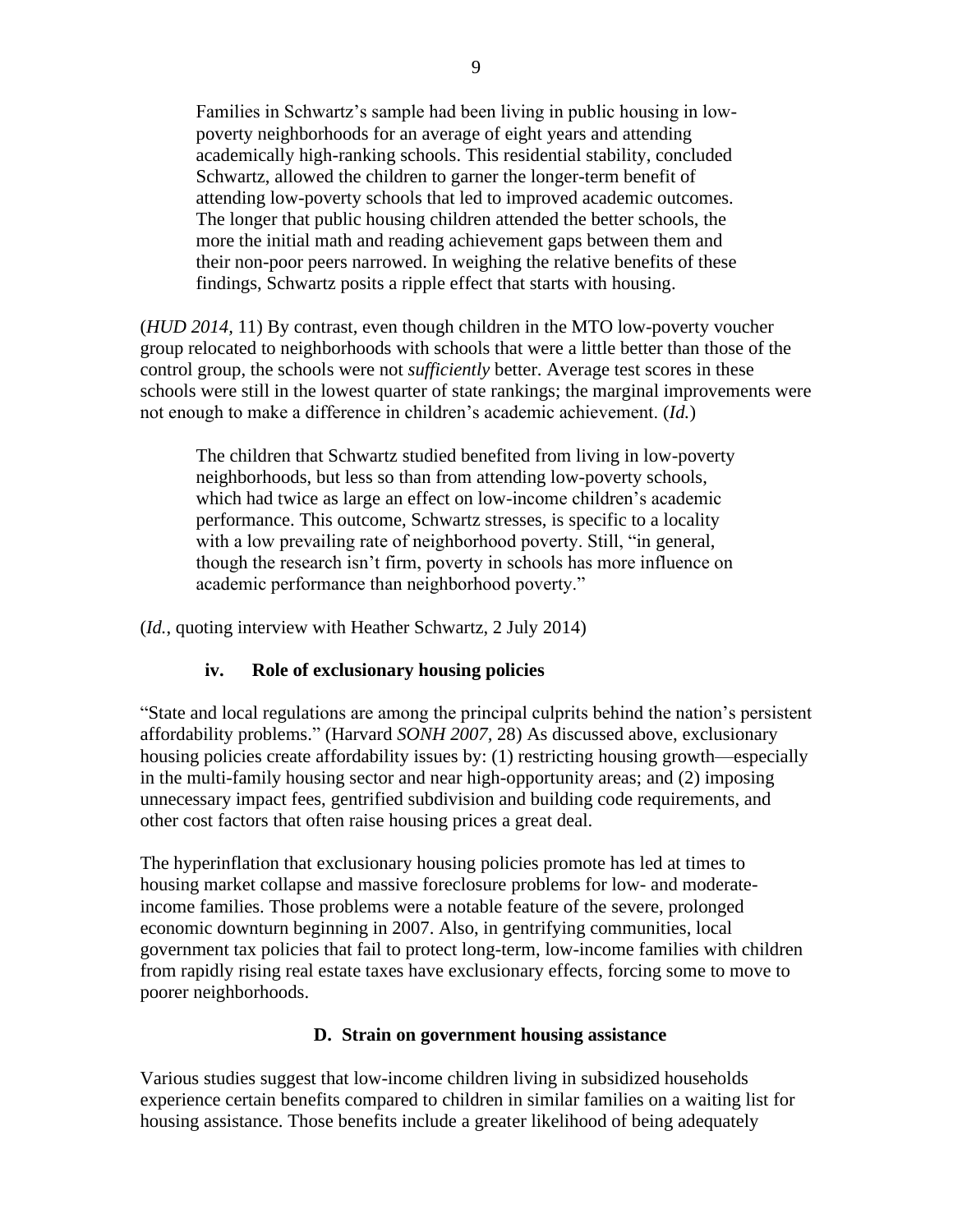nourished and physically healthy, favorable educational outcomes, the stability and social connections that support academic success, self-sufficiency, and future economic attainment. (*HUD 2014,* 9, citing Massey *et al.* 2013)

Federal housing assistance is available to only about one-fourth of those who qualify for it.<sup>6</sup> Exclusionary housing policies increase the need for housing assistance by pushing housing prices up and limiting housing supply.

## **E. Restricted home ownership opportunities**

Researchers presently see "little conclusive evidence about the effect of homeownership on children's cognitive achievement, behavior problems, or health." (*HUD 2014,* 9, citing Holupka and Newman 2012) "Nevertheless, the existence of a connection between homeownership and stability, regarded as a good outcome for children, continues to be inferred from other studies such as [one which] found children who remained in the same school (40%) during a three-year period were likelier than those who changed schools (34%) to live in an owner-occupied home." (*Id.,* citing Theodus *et al.* 2014)

Exclusionary housing policies reduce opportunities for low- and moderate-income people to purchase their own homes, by restricting the housing supply and pushing prices up.

## **F. Neighborhood decay and/or disorder**

Based on his study of the "neighborhood effect," urban affairs expert George Galster of Wayne State University concludes: "There are aspects we know aren't good for kids." Concentrations of households with multiple disadvantages, "concentrations of crime and violence and concentrations of toxins and pollutants are not healthy places to raise kids." (*HUD 2014,* 15, quoting interview with George Galster)

Community development policies that try to improve the physical quality of neighborhoods where disadvantaged people live are certainly to be commended. And policies that allow some low-income people who have an inclination to do so to move to better quality neighborhoods through vouchers or some other kind of affordable housing policy is the other side of that coin.

(*Id.*) Eliminating exclusionary housing policies is crucial to:

- increasing the amount of housing in better-quality neighborhoods;
- de-concentrating poverty by increasing housing opportunities in better-quality neighborhoods for low-income families with children—through inclusionary zoning programs, for example; and
- reducing housing prices overall.

<sup>6</sup> B. Steffan, *et al.* (2011), *Worst case housing needs 2009: report to Congress.* Washington, D.C.: HUD.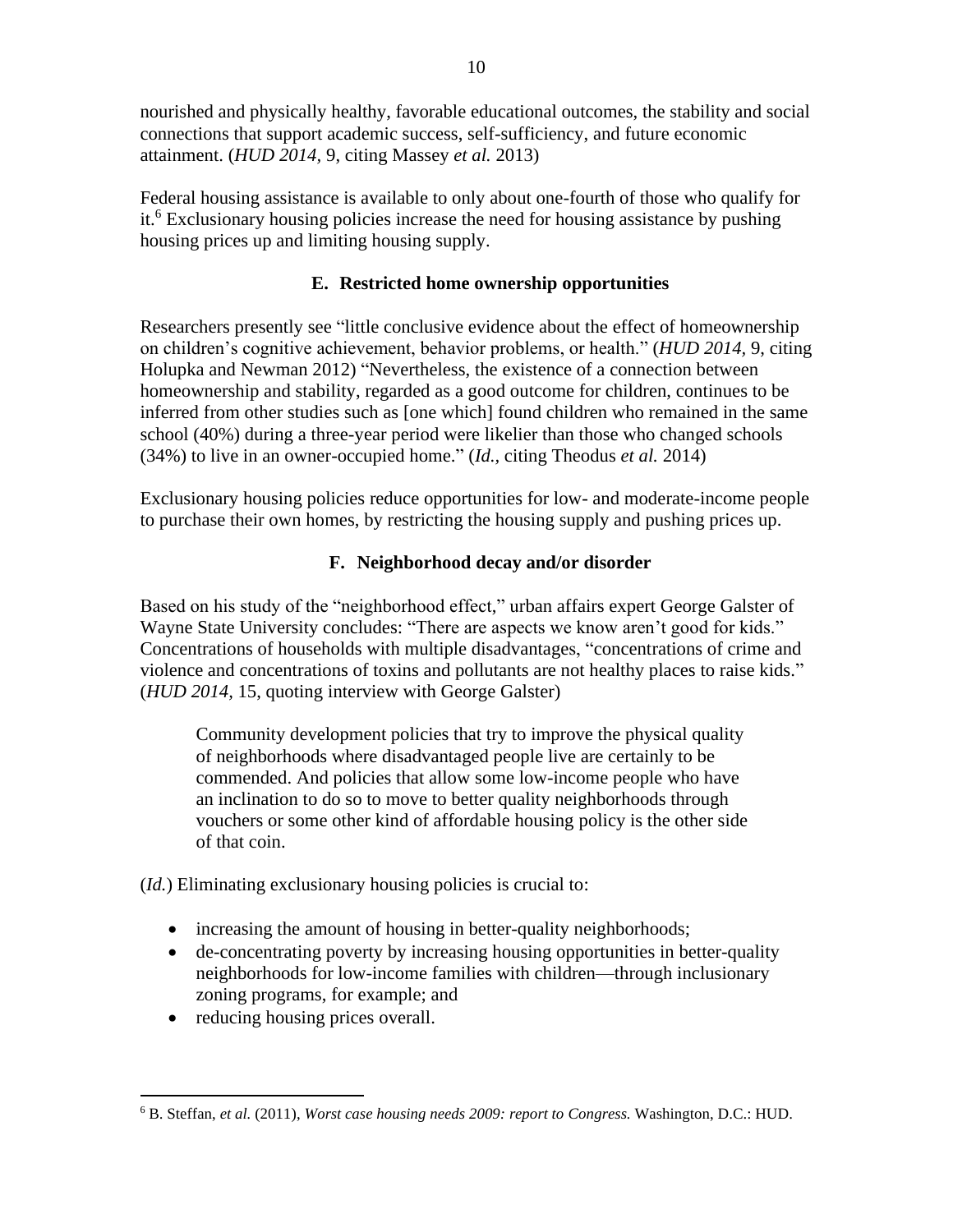#### **Conclusions**

Exclusionary housing policies are among the principal culprits behind the nation's persistent housing affordability problems. They inflate housing costs 20 to 50 percent in many major metropolitan areas, by unduly restricting housing production and preservation. They relegate many low-income children to housing problems that have been linked to adverse effects on children's development, including:

- unsafe, unhealthful, and/or overcrowded housing conditions;
- decaying and/or unsafe neighborhoods;
- neighborhoods isolated from high-performing schools and health facilities; and
- economic instability in the family, leading to involuntary moves (sometimes frequent, and usually to poorer neighborhoods), and/or lack of family resources to afford adequate food, medicine, and other crucial aspects of proper child development.

The adverse effects found on children's development related to their health (physical, mental and emotional), safety, educational achievement, general cognitive development, and behavioral adjustment. Eliminating exclusionary housing policies is a crucial aspect of improving low-income children's development.

#### **REFERENCES**

The Annie E. Casey Foundation. 2014. "Children Living in Crowded Housing," Kids Count Data Center.

Peter Ashley. 2012. "HUD Working to Reduce Racial and Ethnic Asthma Disparities Among our Children," Office of Healthy Homes and Lead Hazard Control. Accessed 25 April 2014.

Rebecca Cohen and Keith Wardrip. 2011. "Should I Stay or Should I Go?" Center for Housing Policy and MacArthur Foundation.

Rebekah Levine Coley, Tama Leventhal, Alicia Doyle Lynch, and Melissa Kull. 2013. "Relations Between Housing Characteristics and the Well-Being of Low-Income Children and Adolescents," *Developmental Psychology* 49:9, 1775–89.

Federal Healthy Homes Work Group. 2013. "Advancing Healthy Housing: A Strategy for Action."

Gary W. Evans. 2006. "Child Development and the Physical Environment," *Annual Review of Psychology* 57:423–51.

Edward L. Glaeser, *et al., The Impact of Building Restrictions on Housing Affordability*, Economic Policy Review, Federal Reserve Bank of New York, June 2003, at 28, available at [http://www.newyorkfed.org/research/epr/03v09n2/0306glae.pdf.](http://www.newyorkfed.org/research/epr/03v09n2/0306glae.pdf)